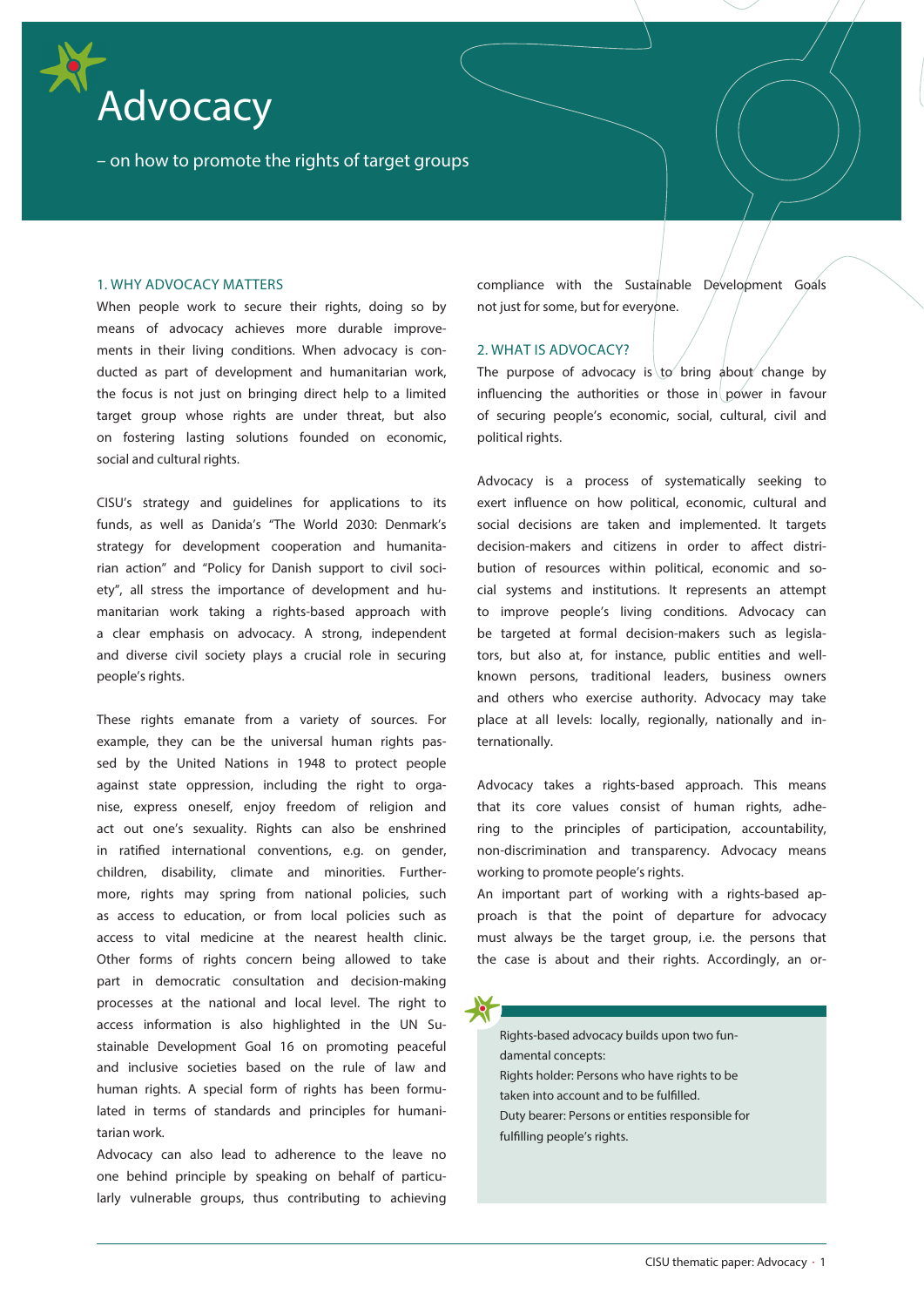ganisation conducting advocacy must have sufficient support from and knowledge about the target group to be able to carry out advocacy together with, or on behalf of the group.

# 3. ADVOCACY IN PRACTICE

Advocacy usually starts off by analysing the rights of the target group (rights holders) as the basis for assessing the political context in order to identify the persons (duty bearers) and decision-making processes to be influenced. This is done by developing a strategy, choosing the methods most suitable for implementing the advocacy activities, which are then monitored and evaluated  $\to$  substantiate an assessment of whether the target groups' rights have been met. This is shown in the figure below.

Just as there is a diverse landscape of civil society organisations, there will also be a wide variety of possible approaches to advocacy. In general, however, the following should be kept in mind:

o Advocacy interventions are based on direct or indirect participation and inputs from the target groups affected by the conditions sought to be changed.

o Advocacy interventions pursue particular goals, which means the strategy is designed and delimited in view of the intended change and beneficiaries. This re-

quires analyses and thorough knowledge of the target group and responsible decision-makers. In this regard, it is also important to take steps to delimit the institutions and decision-makers to be addressed by the advocacy.

o Advocacy is a social process that may challenge vested interests, generating resistance and conflict. This makes it important to be ready to run risks and to acknowledge that the outcome of advocacy cannot always be predicted. Such risks must be considered in the intervention strategy.

o In some contexts, advocacy springs from being invited to certain processes, such as hearings. On other occasions, it is necessary to demand to be listened to, e.g. by means of campaigning.

Many of CISU's member organisations have local partners who work in close contact with target groups or directly represent poor and vulnerable population groups. This makes it important to insist that advocacy is not confined to conducting international or national campaigns and directly influencing legislation. Advocacy is also about helping to shape political and social processes at the local level.

Advocacy encompasses a wide range of activities, from enabling a rural community organisation to join a local development committee, thus giving community members a say in setting priorities, to testing a different

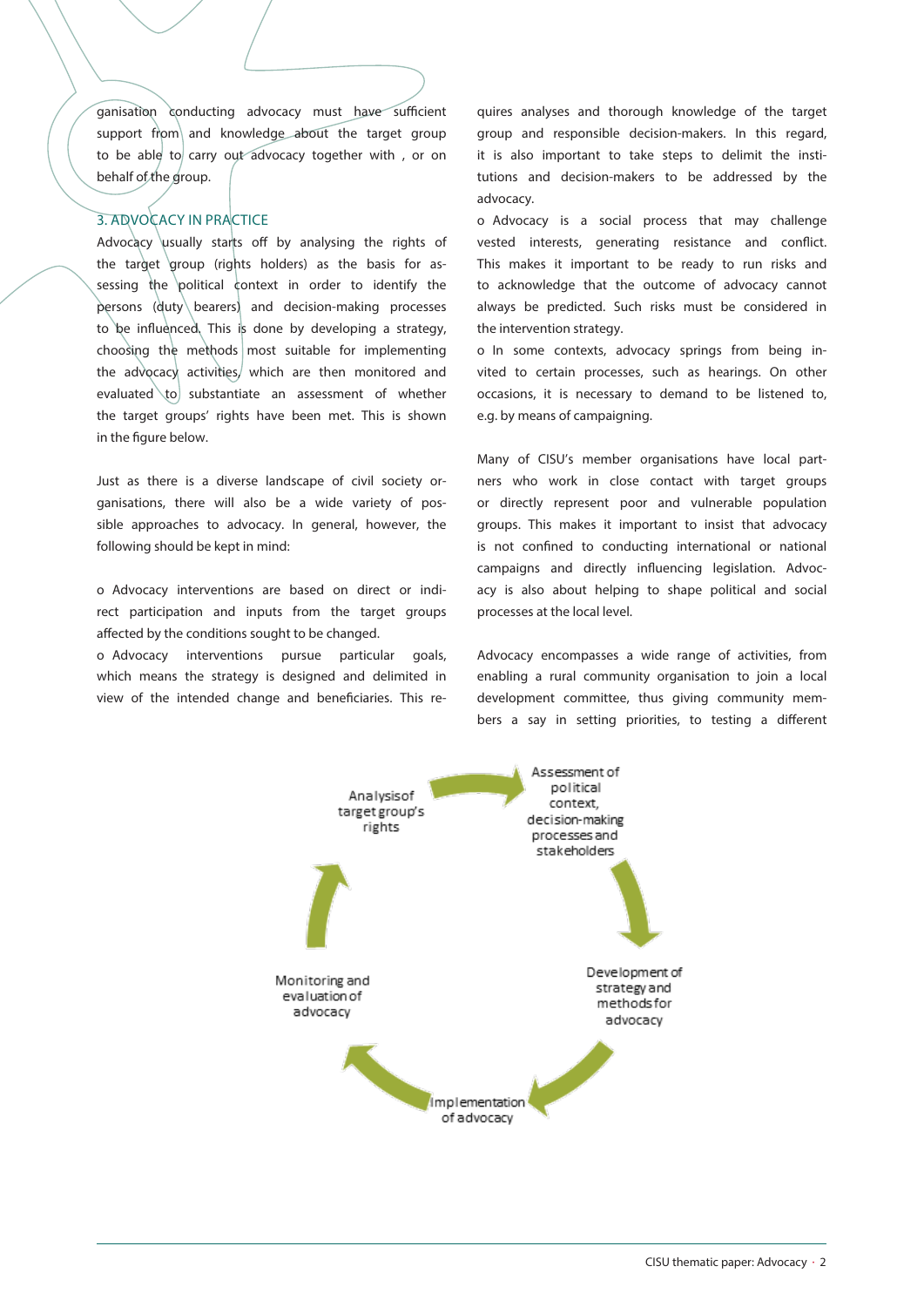teaching method that gives schoolchildren greater self-esteem and awareness of their own opportunities to gain influence.

Another area of intervention for advocacy is to help ensure that existing conventions, laws and decisions are implemented and enforced, whether locally, regionally or nationally. Advocacy can also seek to draw attention, for instance, to prevent stigmatisation of vulnerable groups. Another possible target of advocacy is the private sector, for instance extractive industries. In this regard, advocacy differs from CSR activities, which tend to come about through invitation from businesses to help refine and implement CRS policies.

In practice, advocacy will often be carried out at three levels, which fall along a continuum as illustrated in the Development Triangle (www.cisu.dk/værktøj-metoder/ cisus-temapapirer):

o Empowerment and awareness-raising as part of capacity building of organisations and groups of people with a view to promoting their active participation in advocacy.

o Development of strategic deliveries to boost the chances of advocacy leading to change.

o Actual advocacy that targets structures, institutions and authorities.

Some fundamental preconditions for enabling advocacy is that the partners:

o Focus on securing a space for partners to work with rights without being persecuted by the powers that be.

o Have clear knowledge about the rights of the target group based on an understanding of how these rights have been formulated at the international, national and local level.

o Know which duty bearers, in terms of persons and institutions, are responsible for fulfilling these rights, and what decision-making processes affect the fulfilment of the target group's rights.

o Have a clear understanding of how advocacy can be used to influence these duty bearers and decision-making processes both to arrive at decisions that favour the target group's rights and to ensure that these decisions are implemented on the ground.

o Have legitimacy in the eyes of the target group to be able to conduct advocacy together with and in favour of the target group.

o Have sufficient competence and capacity to conduct

actual strategic advocacy.

# 4. WITH THIS THEMATIC PAPER ON ADVOCACY, CISU WISHES TO PROMOTE

Danish civil society organisations and their partners using advocacy as an approach to achieving lasting change that affects the structural causes of poverty. In this manner, cooperation benefits more people than individual interventions are capable of doing. CISU also wishes to promote:

o Partners' advocacy endeavours being based on the target group's rights by empowering poor and vulnerable people to champion their own cause vis-àvis duty bearers, thus influencing their own and other people's living conditions for the better.

o Acknowledgement of the value of advocacy at the local and immediate level, making target groups and duty bearers see such interventions as legitimate. o Partners being open to cooperating with others,

e.g. by means of networking, in order to boost interventions.

o Partners working systematically and strategically with advocacy as a process that requires time and focus.

### 5. HOW ORGANISATIONS CAN USE CISU

Funds: Danish organisations can apply to CISU's funds to obtain support for working with advocacy together with their partners.

Capacity services: member organisations may turn to CISU for advice on how to work with advocacy. They may also attend CISU's courses or suggest subjects to be addressed by CISU.

ganisationer kan ansøge CISUs puljer om støtte til at arbejde med fortalervirksomhed i samarbejde med partnere.